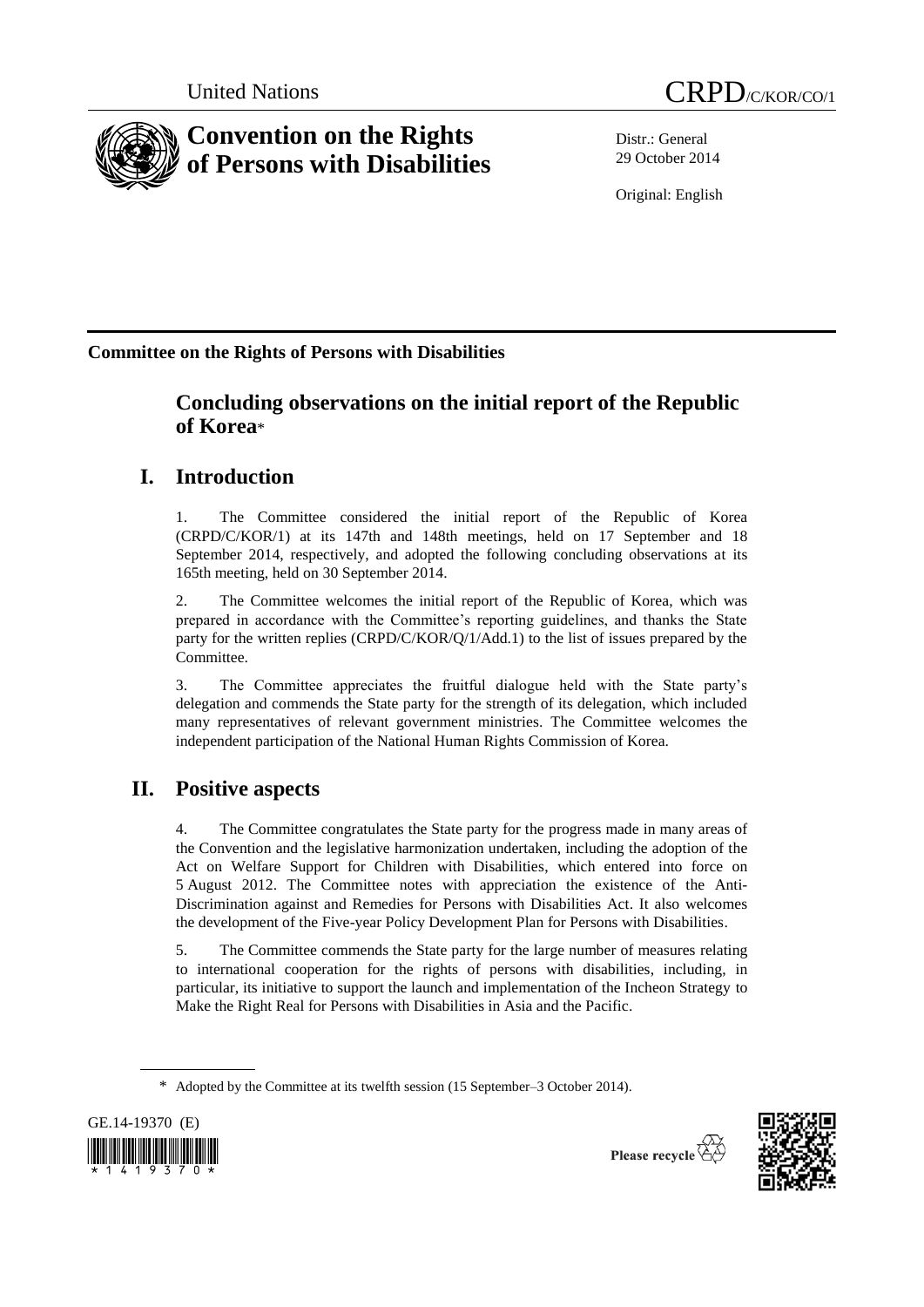## **III. Principal areas of concern and recommendations**

## **A. General principles and obligations (arts. 1–4)**

6. The Committee is concerned that the Welfare of Disabled Persons Act refers to the medical model of disability.

7. **The Committee recommends that the State party review the Welfare of Disabled Persons Act and harmonize it with the human rights-based approach to disability as espoused in the Convention.**

8. The Committee is concerned that the new disability determination and rating system under the Welfare of Disabled Persons Act relies only on medical assessments in providing services and fails to take into account the various needs of persons with disabilities and to encompass all persons with disabilities, including those with psychosocial disabilities. The Committee is also concerned that, as a result, this system limits the eligibility of persons with disabilities for welfare services and personal assistance, based on their ratings.

9. **The Committee recommends that the State party review the current disability determination and rating system under the Welfare of Disabled Persons Act to ensure that the assessment reflects the characteristics, circumstances and needs of persons with disabilities, and that welfare services and personal assistance be extended to all persons with disabilities, including those with psychosocial disabilities, in accordance with their requirements.** 

10. **The Committee encourages the State party to ratify the Optional Protocol to the Convention.**

## **B. Specific rights (arts. 5–30)**

## **Equality and non-discrimination (art. 5)**

11. The Committee is concerned about the lack of effective implementation of the 2008 Anti-discrimination against and Remedies for Persons with Disabilities Act. It is particularly concerned that the majority of complaints seeking remedies have not been resolved. The Committee notes that the courts need to exercise the injunctive powers conferred upon them.

12. **The Committee recommends that the State party increase the human resources and independence of the National Human Rights Commission of Korea. It also recommends that the cost of lawsuits be waived or reduced for victims of disability discrimination in order to ensure access to remedies through the courts, and that the requirements be lowered for the issuance by the Minister of Justice of a remedial order (set out in article 43 of the Anti-Discrimination against and Remedies for Persons with Disabilities Act). The Committee also encourages the State party to raise awareness among judges on the need to implement effectively the Anti-Discrimination against and Remedies of Persons with Disabilities Act and to exercise the injunctive powers conferred upon them.**

## **Women with disabilities (art. 6)**

13. The Committee is concerned that legislation and policies concerning persons with disabilities do not include a gender perspective. It is also concerned about the lack of sufficient measures to prevent domestic violence against women with disabilities and sexual violence against women with disabilities, both inside and outside residential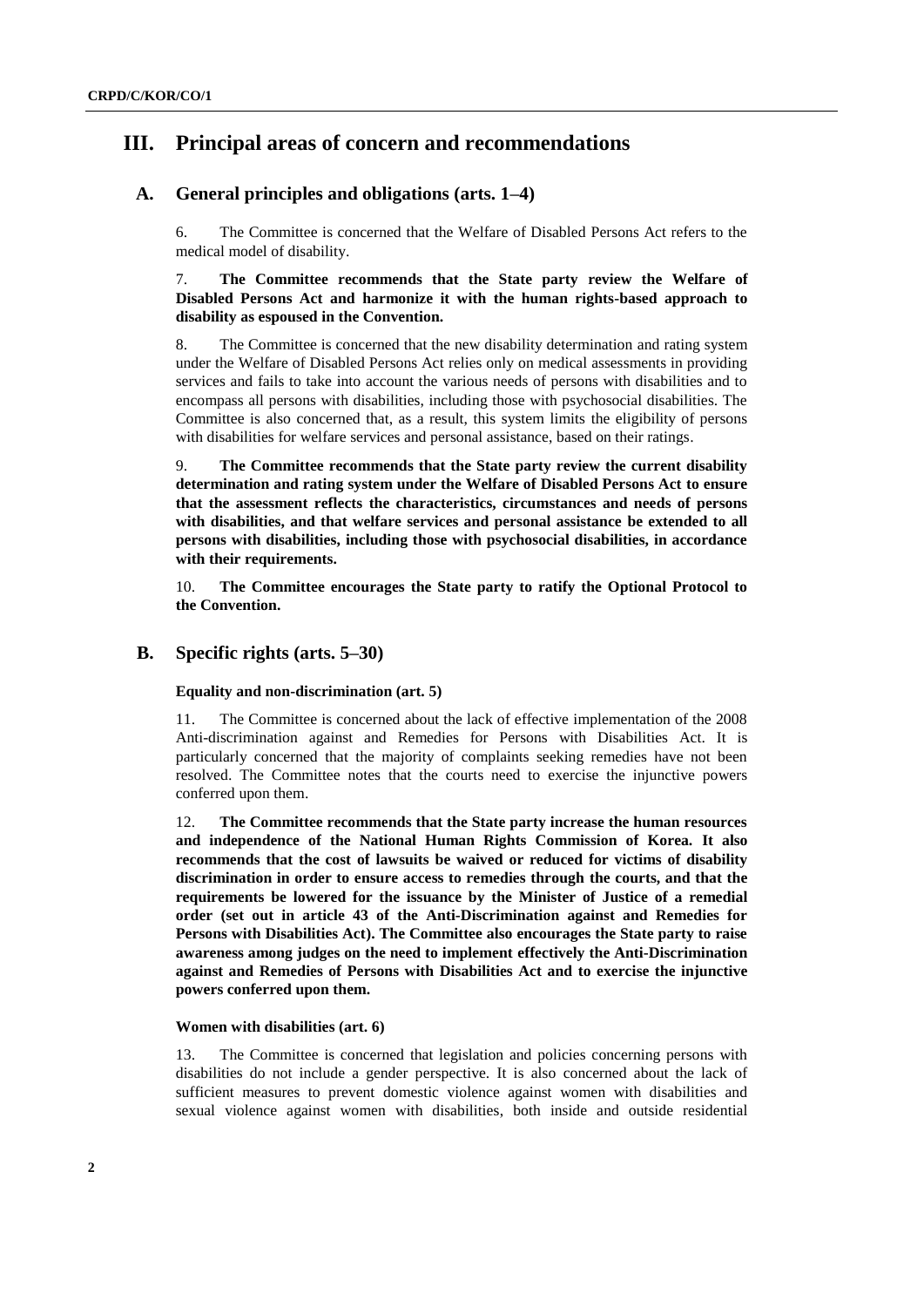institutions. It is further concerned at the difficulties faced by women and girls with disabilities in participating in lifelong education programmes and at the lack of sufficient support for women with disabilities during pregnancy and childbearing.

14. **The Committee recommends that the State party mainstream a gender perspective in its disability legislation and policies and develop specialized policies for women with disabilities. It also recommends that the State party take effective measures to address violence against women with disabilities, both inside and outside residential institutions, in particular by introducing a disability-sensitive perspective when formulating educational programmes on preventing sexual and domestic violence. The Committee further recommends that the State party ensure that women with disabilities receive appropriate lifelong education according to their choices and needs, regardless of whether they have finished or were excluded from mainstream education. It also recommends that the State party increase its support to women with disabilities during pregnancy and childbearing.**

#### **Awareness-raising (art. 8)**

15. The Committee notes that the State party fails to systematically and continuously publicize, and educate government officials, members of Parliament, the media and the general public on, the contents and purpose of the Convention.

16. **The Committee encourages the State party to strengthen awareness-raising campaigns to reinforce the positive image of persons with disabilities as holders of human rights. In particular, it recommends that the State party systematically and continuously publicize, and educate government officials, members of Parliament, the media and the general public on, the contents and purpose of the Convention.**

### **Accessibility (art. 9)**

17. The Committee is concerned about the low number of accessible buses and taxis in rural and urban areas. It is also concerned that accessibility standards for buildings are restricted by minimum size, capacity and date of construction and have not yet been applied to all public buildings. The Committee is further concerned that many websites remain inaccessible for persons with visual impairment, and that web accessibility catering for each disability type, such as hearing impairment and intellectual and psychosocial disabilities, remains weak.

18. **The Committee recommends that the State party review current public transportation policies, with a view to ensuring that persons with disabilities can use all types of public transportation safely and conveniently. It encourages the State party to apply accessibility standards to all public facilities and workplaces, regardless of their size, capacity or date of construction, in accordance with article 9 of the Convention and the Committee's general comment No. 2 (2014) on accessibility. The Committee further recommends that the State party amend the relevant laws to ensure that all persons with disabilities can gain access to information via Internet websites on an equal basis with others, and facilitate access to smart phones for persons with visual and other impairments.**

#### **Situations of risk and humanitarian emergencies (art. 11)**

19. The Committee is concerned about the absence of specific strategies in accessible formats for all persons with disabilities in situations of emergencies, including natural disasters. The Committee is particularly concerned that the enforcement decrees of the Framework Act on Building and the Act on the Promotion of Convenience for the Disabled,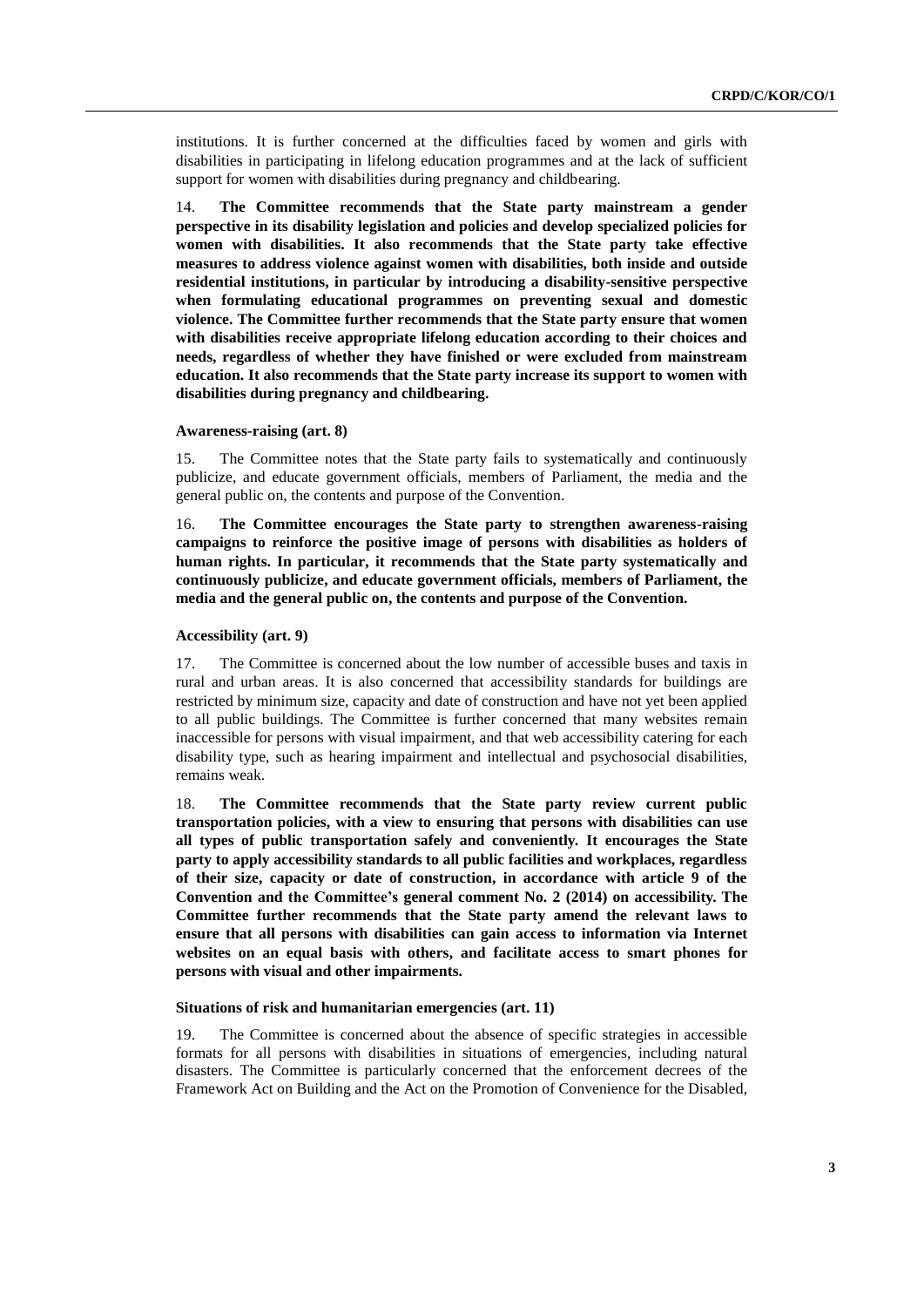Senior Citizens, and Pregnant Women fail to include evacuation systems for persons with disabilities.

20. **The Committee recommends that the State party adopt and implement a comprehensive plan to ensure, in situations of risk, including the occurrence of natural disasters, the protection and safety of persons with disabilities in consideration of the characteristics of their disabilities, and to further ensure universal accessibility and disability inclusion at all stages and levels of all disaster risk reduction policies and their implementation.**

### **Equal recognition before the law (art. 12)**

21. The Committee is concerned that the new adult guardianship system, which was introduced in July 2013, permits guardians to make decisions regarding the property and personal issues of persons deemed persistently incapable of managing tasks due to psychological restrictions caused by disease, disability or old age. The Committee notes that such a system continues to promote substituted decision-making instead of supported decision-making, contrary to the provisions of article 12 of the Convention, as elaborated in the Committee's general comment No. 1 (2014) on equal recognition before the law.

22. **The Committee recommends that the State party move from substitute decision-making to supported decision-making, which respects the person's autonomy, will and preferences and is in full conformity with article 12 of the Convention and general comment No. 1, including with respect to the individual's right to give and withdraw informed consent for medical treatment, to have access to justice, to vote, to marry, to work and to choose his or her place of residence. The Committee further recommends that the State party provide training, in consultation and cooperation with persons with disabilities and their representative organizations, at the national, regional and local levels for all actors, including civil servants, judges and social workers, on the recognition of the legal capacity of persons with disabilities and on the mechanisms of supported decision-making.**

## **Access to justice (art. 13)**

23. The Committee is concerned about the lack of effective implementation of article 26 of the Anti-Discrimination against and Remedies for Persons with Disabilities Act, which requires that the Government ensure reasonable accommodation during judicial procedures for persons with disabilities. It is also concerned that judicial personnel lack sufficient awareness of the rights of persons with disabilities. The Committee notes the existence of the Guidelines for Judicial Assistance for Persons with Disabilities published by the Korean Supreme Court in 2013.

24. **The Committee recommends that the State party increase its efforts to ensure the effective implementation of article 26 of the Anti-Discrimination against and Remedies for Persons with Disabilities Act. It further recommends that standard modules on working with persons with disabilities, on the provision of reasonable accommodation, in particular procedural and age-appropriate, as well as gendersensitive, accommodations, and on the guarantee of access to justice be incorporated into training programmes for police officers, prison staff, lawyers, the judiciary and court personnel. It is recommended that the Guidelines for Judicial Assistance for Persons with Disabilities, published by the Korean Supreme Court, be legally binding and implemented effectively.**

### **Liberty and security of the person (art. 14)**

25. The Committee is concerned that the existing legal provisions in the Mental Health Act, as well as the draft amendment to the Act, allow for deprivation of liberty on the basis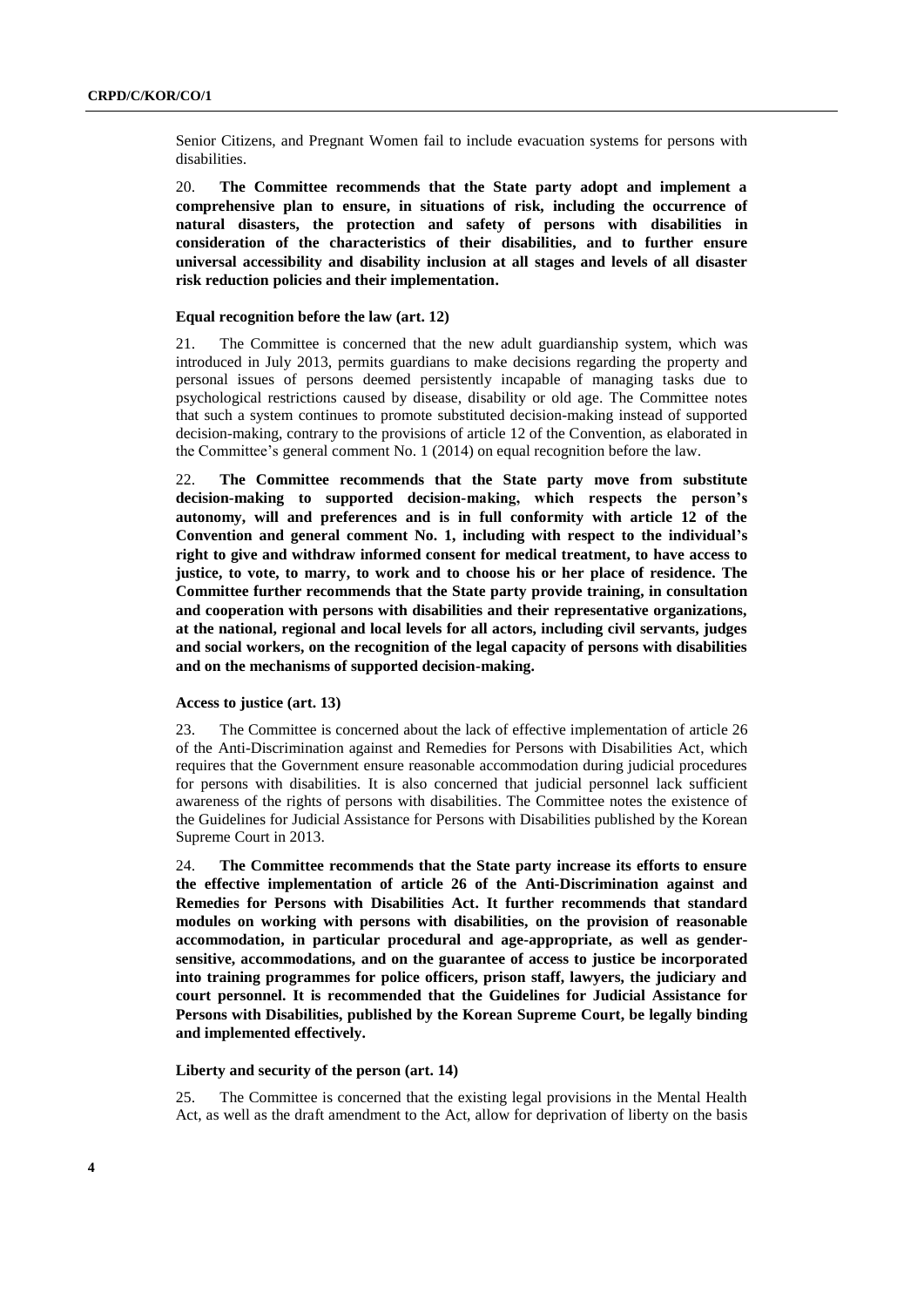of disability. It is also concerned about the high rate of institutionalization, including longterm institutionalization, of persons with psychosocial disabilities without their free and informed consent.

26. **The Committee recommends that the State party repeal the existing legal provisions allowing for the deprivation of liberty on the basis of disability, including a psychosocial or intellectual disability, and adopt measures to ensure that health-care services, including all mental health care services, are based on the free and informed consent of the person concerned. The Committee also recommends that until the law is amended, all cases of deprivation of liberty of persons with disabilities in hospitals and specialized institutions be reviewed and that the review include a possibility of appeal.**

27. The Committee is concerned about the lack of information on the safeguards and guarantees in force to ensure persons with disabilities who are declared unfit to stand trial the right to a fair trial in the Republic of Korea. The Committee notes the information provided by the State on the provision of legal aid for such persons and the rendering of not-guilty verdicts; however, no information was provided on the actual measures the Republic of Korea applies as sanctions for those persons considered unfit to stand trial.

28. **The Committee recommends the establishment of procedural accommodations that ensure fair trial and due process guarantees for persons with disabilities. It also recommends that the declaration of unfitness to stand trial be removed from the criminal justice system in order to allow due process for persons with disabilities on an equal basis with others.**

## **Freedom from torture and cruel, inhuman or degrading treatment or punishment (art. 15)**

29. The Committee is concerned that, in psychiatric hospitals, persons with psychosocial disabilities are subjected to acts considered cruel, inhuman or degrading treatment, including solitary confinement, constant beating, restraint and excessive drug treatment.

30. **The Committee urges the State party to abolish forced treatment that subjects persons with disabilities to cruel, inhuman and degrading treatment and punishment. As long as institutionalization continues, the Committee urges the State party to protect persons with disabilities in psychiatric hospitals from violence, abuse and illtreatment of any kind through the establishment of effective external independent monitoring mechanisms that ensure the representation of organizations of persons with disabilities.**

## **Freedom from exploitation, violence and abuse (art. 16)**

31. The Committee is concerned that persons with disabilities continue to face violence, abuse and exploitation, including forced labour. It is also concerned about the failure of the State party to punish the perpetrators and provide reparation to the victims, and about the absence of shelters for persons with disabilities other than those who are victims of sexual and domestic violence.

32. **The Committee urges the State party to investigate all cases of violence, exploitation and abuse experienced by persons with disabilities both inside and outside institutional settings; to ensure that the perpetrators are punished and the victims receive reparation; and to provide accessible shelters for persons with disabilities who are victims. The Committee recommends, in particular, that the State party strengthen its investigations into the incidents of forced labour of persons with disabilities and provide the victims with adequate protection.**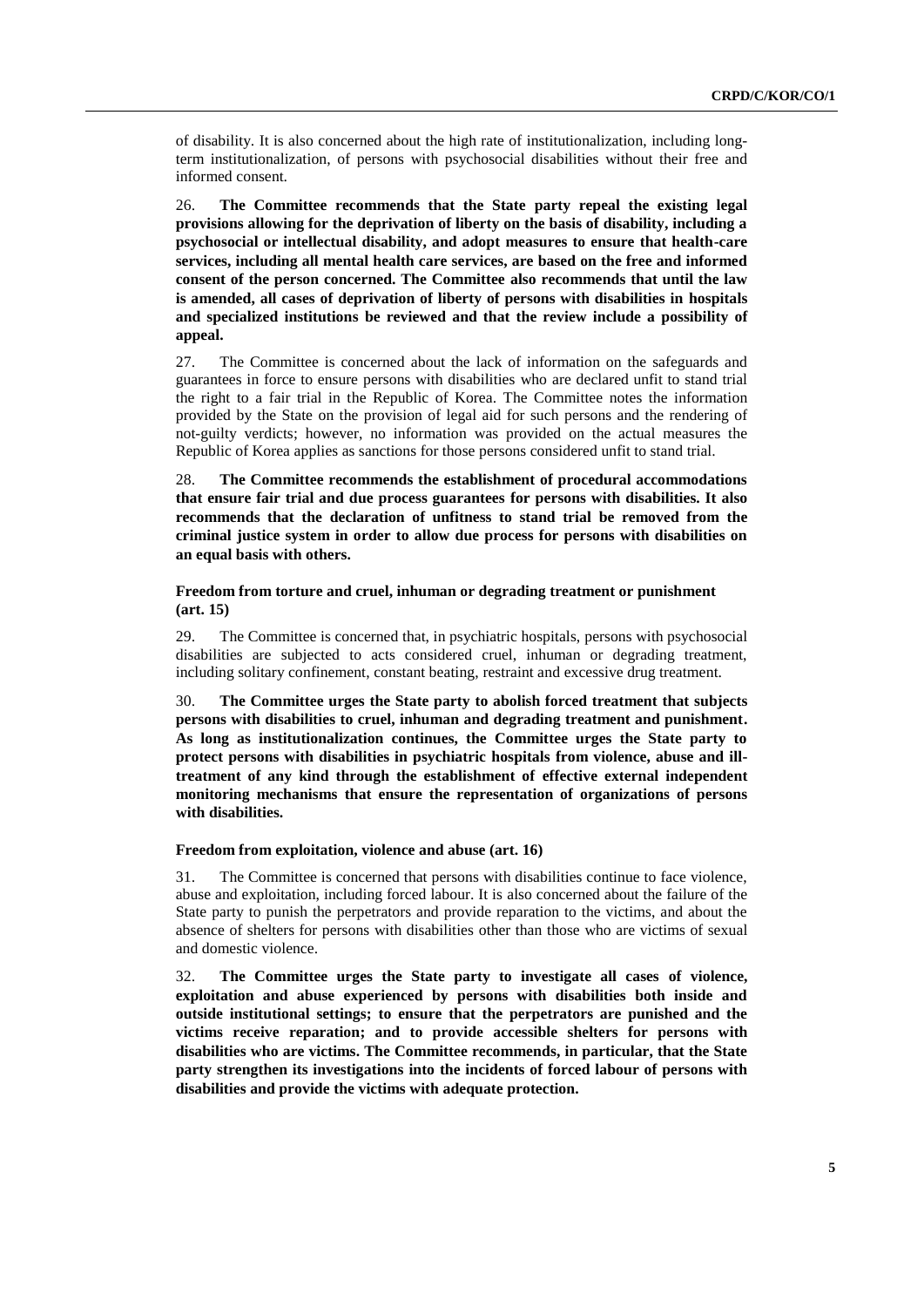#### **Protecting the integrity of the person (art. 17)**

33. The Committee is concerned about cases of forced sterilization of women with disabilities despite legal provisions prohibiting the practice. It is also concerned about the absence of information on investigations undertaken by the State party on this matter.

34. **The Committee urges the State party to take measures to eradicate the practice of forced sterilization, including by raising awareness of the rights of women and girls with disabilities among their families, in communities and within institutions, and by ensuring that mechanisms providing protection against forced sterilization are effective and accessible. The Committee recommends that the State party carry out investigations into recent and current cases of forced sterilization.**

#### **Liberty of movement (art. 18)**

35. The Committee is concerned about the provisions of article 11 of the Immigration Control Act pursuant to which entry to the State party is denied to persons with psychosocial disabilities "who lack reason and are not accompanied by an assistant for their sojourn", and of article 32 of the Welfare of Persons with Disabilities Act, which restrict basic disability services for migrants with disabilities.

36. **The Committee recommends that the State party repeal article 11 of the Immigration Control Act and article 32 of the Welfare of Persons with Disabilities Act in order to ensure that persons with disabilities are not deprived of the right to enter the Republic of Korea on the basis of disability and to free migrants with disabilities from restrictions on basic disability services.**

#### **Living independently and being included in the community (art. 19)**

37. The Committee is concerned about the lack of efficiency of the deinstitutionalization strategies and the lack of sufficient measures aimed at including persons with disabilities in the community, as reflected by the increase in both the number of institutions for persons with disabilities and the number of residents, and the lack of policies for inclusion in the community with all necessary support services, including personal assistance services.

## 38. **The Committee urges the State party to develop effective deinstitutionalization strategies based on the human rights model of disability and to significantly increase support services in the community, including personal assistance services.**

39. The Committee is concerned that the amount that a person with disabilities is required to pay to receive personal assistant services is calculated based on the "degree of impairment" rather than on the characteristics, circumstances and needs of that person and on the income of the family rather than on the income of the person concerned, resulting in the exclusion of some persons with disabilities from receiving personal assistant services.

40. **The Committee encourages the State party to ensure that social assistance programmes provide sufficient and fair financial assistance so that persons with disabilities can live independently in the community. The Committee recommends, in particular, that the State party base the amount of payment for the personal assistant services on the characteristics, circumstances and needs of the persons with disabilities, rather than on the "degree of impairment", and on the income of the person with disabilities concerned, rather than on the income of his or her family.**

## **Freedom of expression and opinion, and access to information (art. 21)**

41. The Committee is concerned that the sign language used in the Republic of Korea is not recognized as an official language in the State party and that the draft law declaring Braille as an official script is still pending before the National Assembly. It is also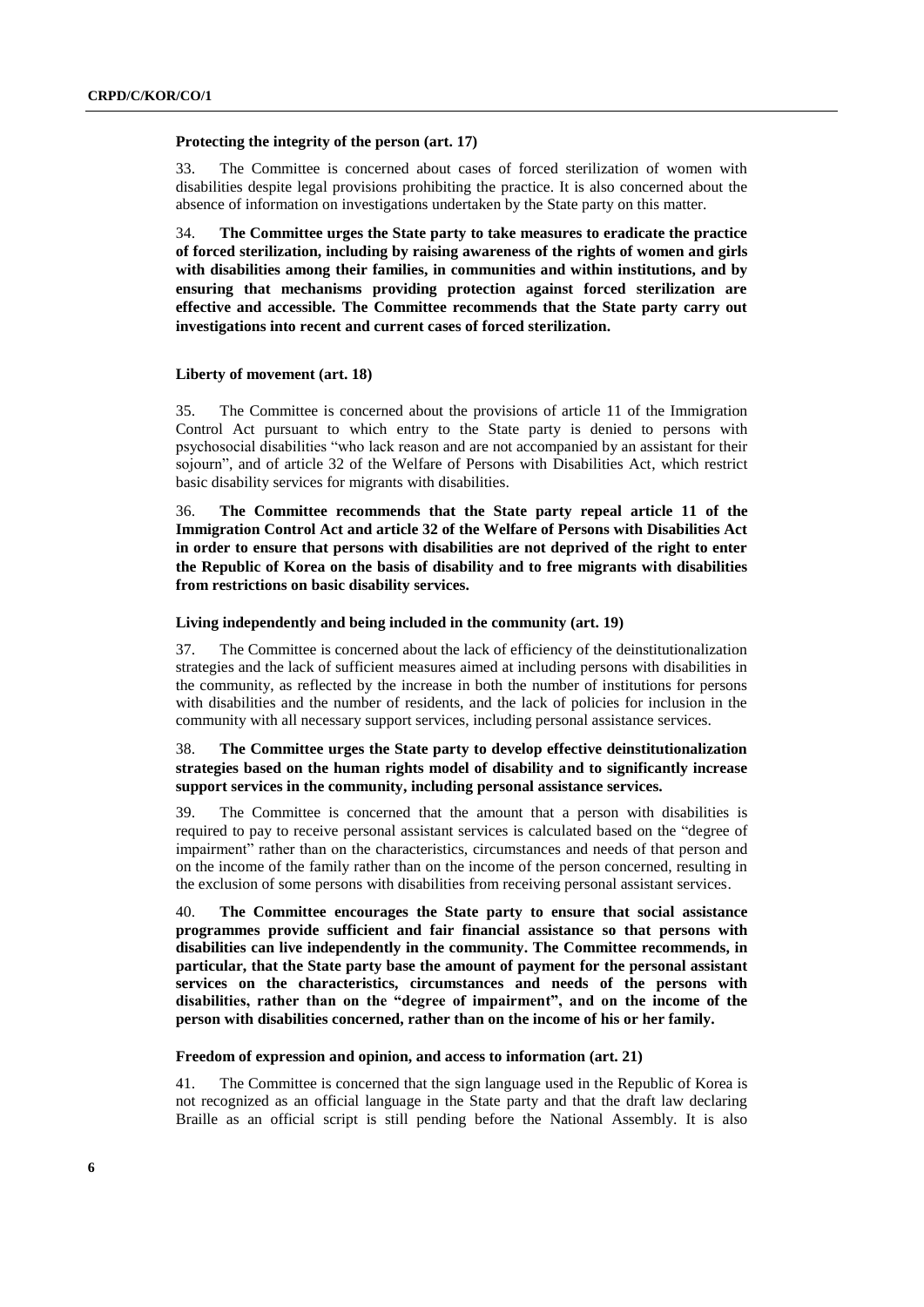concerned that the regulation ensuring access to broadcast material for persons with disabilities, in particular television programmes, includes a standard on programming quantity but fails to include standards to ensure the quality of the programmes and to provide adequate accessible information through sign language, closed-captioning, descriptive video/audio description, easy-to-read/easy-to-understand content and through other access formats, modes and means of communication.

42. **The Committee encourages the State party to recognize Korean Sign Language as an official language of the Republic of Korea, and to adopt the draft law recognizing Braille as an official script of the State party. It further recommends that the regulation on ensuring access to broadcast material for persons with disabilities include standards on programming quality and on providing adequate, accessible information through sign language, closed-captioning, descriptive video/audio description, easy-to-read/easy-to-understand content and through other access formats, modes and means of communication.**

## **Respect for home and the family (art. 23)**

43. The Committee is concerned that support services provided to families of children with disabilities is limited to low-income families that include persons with severe disabilities. Due to short supply, even such services are insufficient. The Committee is furthermore concerned that the Government provides more subsidies and benefits to families adopting children with disabilities than to their families of origin, which encourages the abandonment of children with disabilities by their own families, in particular by single mothers who face compounded stigmatization, and denies the child's right to family.

44. **The Committee recommends that the State party provide the legal basis for, and implement, comprehensive policies to enable parents, including single mothers, of children with disabilities to receive support to raise their child within the family and to ensure the child's rights to family and to participation in the community on an equal basis with other children.** 

## **Education (art. 24)**

45. The Committee is concerned that, despite the existence of an inclusive education policy, students with disabilities in regular schools return to special schools. It is further concerned about reports that students with disabilities enrolled in regular schools fail to receive education that is suitable to their impairment-related needs.

## 46. **The Committee recommends that the State party:**

**(a) Conduct research into the effectiveness of the current education inclusion policy;**

**(b) Step up efforts to provide inclusive education and reasonable accommodation in schools and other learning institutions by providing, inter alia, assistive technology and support in classrooms, accessible and adapted educational materials and curricula, and accessible school environments;**

**(c) Intensify training for education personnel, including teachers and administrators in regular schools.**

#### **Health (art. 25)**

47. The Committee is concerned that the recently amended article 732 of the Commercial Act recognizes life insurance contracts for persons with disabilities only if the person "possesses mental capacity". The Committee notes that the denial of insurance contracts on the basis of "mental capacity" constitutes a discrimination against persons with disabilities.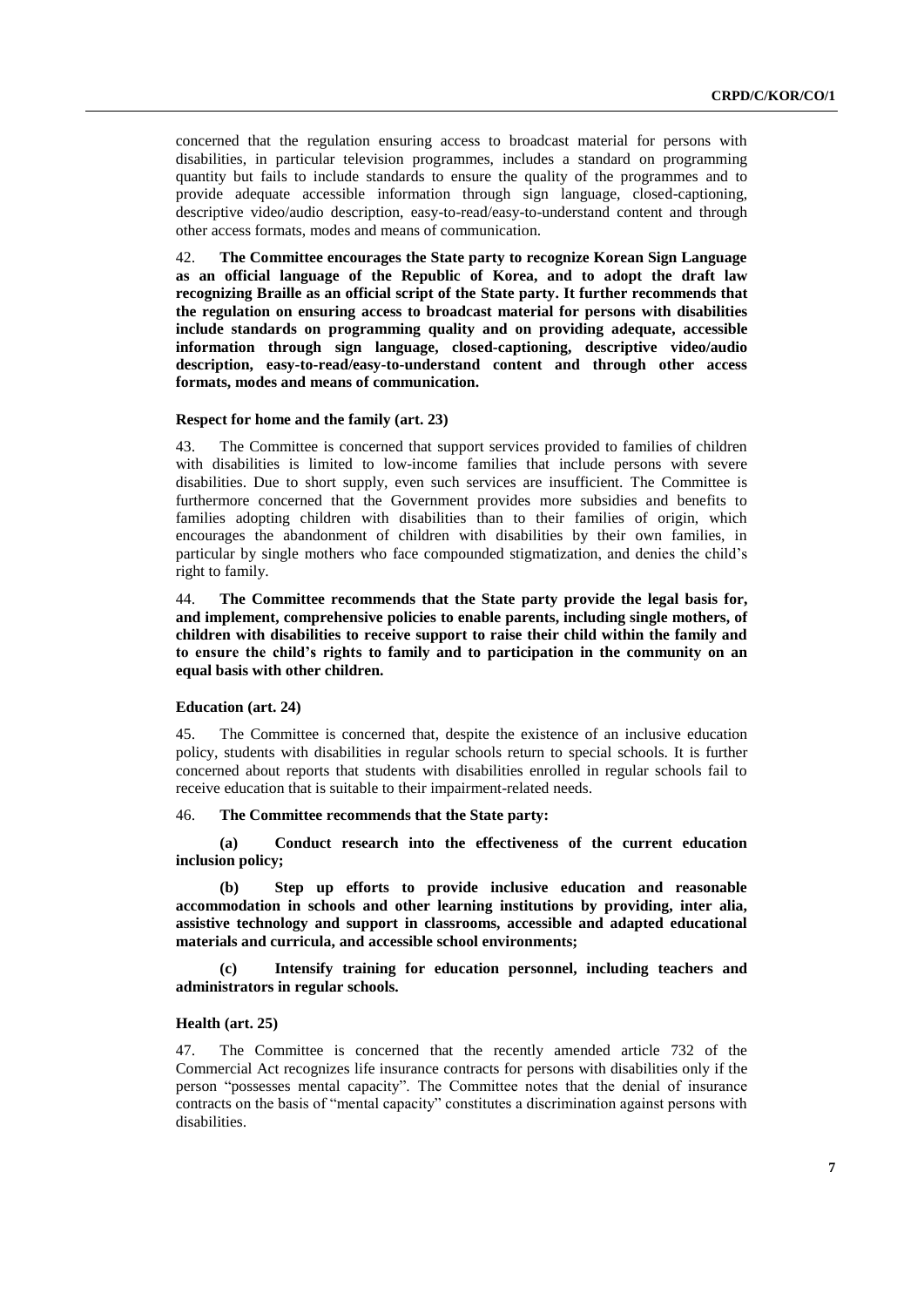48. **The Committee encourages the State party to repeal article 732 of the Commercial Act, which recognizes life insurance contracts for a person with disability only if the person "possesses mental capacity", and to withdraw its reservation to the provision of article 25 (e) of the Convention regarding life insurance.**

#### **Work and employment (art. 27)**

49. The Committee is concerned that the Minimum Wage Act excludes from the benefit of the minimum wage "those who clearly lack the capacity to work" and fails to set clear standards for conducting assessments and making decisions to define the lack of capacity to work. The Committee is also concerned that, as a result, many persons with disabilities who work, especially those with psychosocial disabilities, receive compensation below the minimum wage, and that the practice of placing such workers in sheltered workshops that do not aim to prepare them for entry into the open labour market continues.

50. **The Committee encourages the State party to introduce a supplementary wage system to compensate those persons with disabilities who are excluded from the benefit of the minimum wage by the Minimum Wage Act and to eliminate sheltered workshops and seek alternatives in line with the Convention to promote the employment of persons with disabilities in close consultation with organizations of persons with disabilities.**

51. The Committee is concerned that, despite the existence of a mandatory employment quota system for persons with disabilities, unemployment is higher for persons with disabilities, and in particular for women with disabilities, than for the general population.

52. **The Committee recommends that the State party put in place measures to narrow the employment gap, paying particular attention to the employment of women with disabilities. It recommends, in particular, that the State party ensure the effective implementation of the mandatory employment quota system for persons with disabilities and the publication of relevant statistics on the achievements and results in that area.**

#### **Adequate standard of living and social protection (art. 28)**

53. The Committee is concerned that the National Basic Living Security Act excludes from the benefit of minimum living support those persons with disabilities whose family members have a certain amount of income or property. It is also concerned that eligibility for the minimum living support benefit is based on the existing disability grading system and is limited to "persons with severe disabilities".

54. **The Committee recommends that the State party grant the minimum living support benefit on the basis of the personal characteristics, circumstances and needs of persons with disabilities, rather than on the basis of the disability grading system and on the income and property of their family.**

## **Participation in political and public life (art. 29)**

55. The Committee is concerned that many polling booths are not fully accessible to persons with disabilities and that voting information is not provided to persons with disabilities in consideration of the various types of disabilities. It is also concerned about the low level of participation of persons with disabilities in political activities and as candidates in elections due to the barriers that they continue to face in that regard. It is also concerned that persons declared incompetent are denied the right to vote and stand for elections.

56. **The Committee recommends that the State party step up its efforts to ensure that voting is fully accessible to all persons, irrespective of disability, and that voting information is provided in all accessible formats. It further recommends that the State**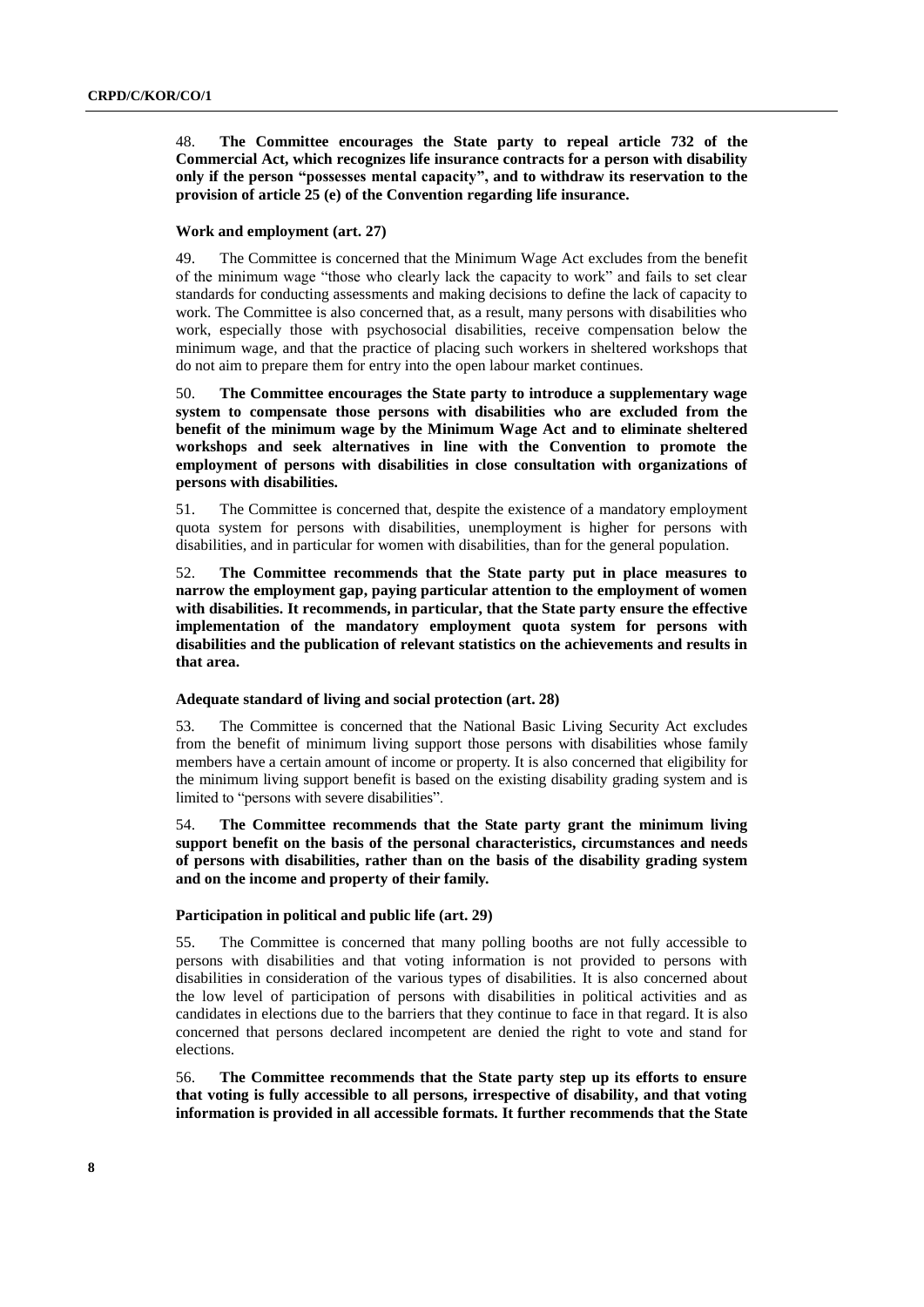**party take specific measures to promote the participation of persons with disabilities in elected bodies. It also recommends that the State party repeal provisions denying the right to vote and stand for elections and provide the right to vote and stand for elections regardless of type of disability.**

## **Participation in cultural life, recreation, leisure and sport (art. 30)**

57. The Committee is concerned that the State party has not ratified the Marrakesh Treaty to Facilitate Access to Published Works for Persons Who Are Blind, Visually Impaired, or Otherwise Print Disabled, which allows access to published material to blind persons, persons with visual impairments or persons with other difficulties in having access to printed materials.

## 58. **The Committee encourages the State party to adopt all appropriate measures to ratify and implement the Marrakesh Treaty as soon as possible.**

## **C. Specific obligations (arts. 31–33)**

### **Statistics and data collection (art. 31)**

59. The Committee is concerned that the statistical data relating to persons with disabilities collected by the State party fail to take into account the diversity of persons with disabilities, thereby rendering it impossible to evaluate the impact of each policy on persons with disabilities. It is also concerned that statistical data is not being produced and shared in all accessible formats.

60. **The Committee recommends that the State party systematize the collection, analysis and dissemination of data, disaggregated by sex, age, disability, place of residence, geographic area and types of benefits received, and that the statistics be freely accessible by all persons with disabilities through the provision of the information in accessible formats.**

### **National implementation and monitoring (art. 33)**

61. The Committee takes notes that the Bureau of Policy for Persons with Disabilities is in charge of the overall implementation of the Convention, the Policy Coordination Committee for Persons with Disabilities formulates, coordinates and monitors the implementation of basic policy on persons with disabilities, and the National Human Rights Commission of Korea provides advice or comments to the Policy Coordination Committee for Persons with Disabilities on the implementation of the Convention. However, the Committee is concerned that the Policy Coordination Committee for Persons with Disabilities is not functioning properly, and that the National Human Rights Commission of Korea lacks sufficient human and financial resources to monitor effectively the implementation of the Convention.

62. **The Committee recommends that the State party ensure that the Policy Coordination Committee for Persons with Disabilities carries out its role of effective development and implementation of policies related to persons with disabilities, and provide the National Human Rights Commission of Korea with sufficient human and financial resources to monitor effectively the implementation of the Convention. The Committee also recommends that the State party adopt legal provisions to ensure the full participation of persons with disabilities and their representative organizations in the monitoring of the implementation of the Convention.**

#### **Follow-up and dissemination**

63. The Committee requests the State party to implement the recommendations of the Committee as contained in the present concluding observations. It recommends that the